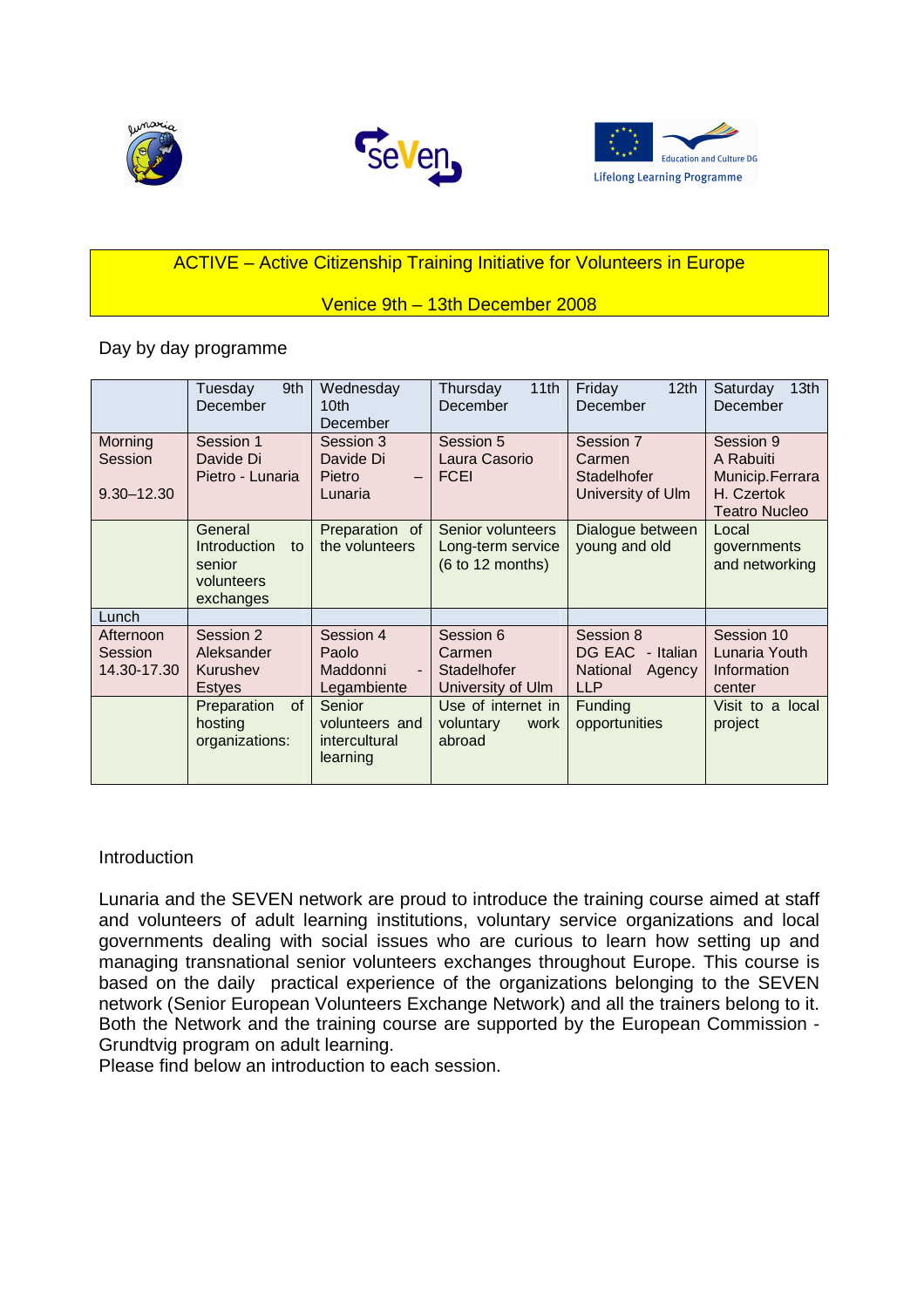# **SESSION 1 General introduction to senior volunteers exchanges (Davide Di Pietro – Lunaria)**

Since the year 2001, several pilot projects of senior volunteers exchanges have been carried out. More than 400 senior volunteers (i. e. 50 years old +) took part in a project abroad lasting from two weeks to two months, volunteering in favour of community based projects in the social, cultural and environmental field. Can we consider volunteering abroad, including its preparatory and follow-up stages, as a full informal education experience?.

How can we promote educational paths featuring intercultural learning, personal skills development and active citizenship in a perspective of social cohesion among different cultures and different age groups?

We will explore how the intercultural learning process works on two ways: not only the volunteer is deepened into another culture, but also the host learns from the volunteers different points of view, different ways to perform activities and directly deal with another mentality beyond all prejudices and stereotypes.

## **SESSION 2: Preparation of hosting organisations (Aleksander Kurushev – Estyes)**

As we expect, in autumn 2008 a new programme - Grundtvig Initiative for Volunteers in Europe – aimed at senior citizens will be launched by the European Commission. This Progamme will give an opportunity to our organisations to exchange a number of senior volunteers on the service projects abroad lasting 3 to 8 weeks. Already witnessing vivid interest of potential senior volunteers to such type of exchange programmes during pilot projects of the past (Mobility 55, Still Active, Teaming Up) we believe that the demand will be high again. Will we be able to respond it offering good number of interesting placements and ensuring the quality of those?

Having decided to participate in the Programme offering placements for senior volunteers every organisation will immediately face a number of quite natural questions. What to consider when planning an exchange? What are the main framework conditions (accommodation, meals, leisure time) on such exchanges? What type of work can be offered and how it should be organised? How to prepare local communities for hosting international senior volunteers? What are DOs and DON'Ts in the exchange?

During this session - Preparation of Hosting Organisations - we are going to try to find answer to these and many other important questions and get encouragement to organise host projects for senior volunteers in our countries. But there is no magic guidebook, nor a universal recipe or general theory how to do it. The basis for our discussion will be diverse previous experience of similar projects, we actually have already collected – through participation to the above mentioned pilot projects, Learning Partnership projects or hosting senior volunteers in our voluntary workcamps. So this workshop will be very much done by the participants themselves sharing their knowledge and experience, presenting examples, study cases, etc. Still we believe that the conclusions and drawn recommendations of this workshop will be absolutely helpful to the organisations who indeed wants to host senior volunteers in their countries.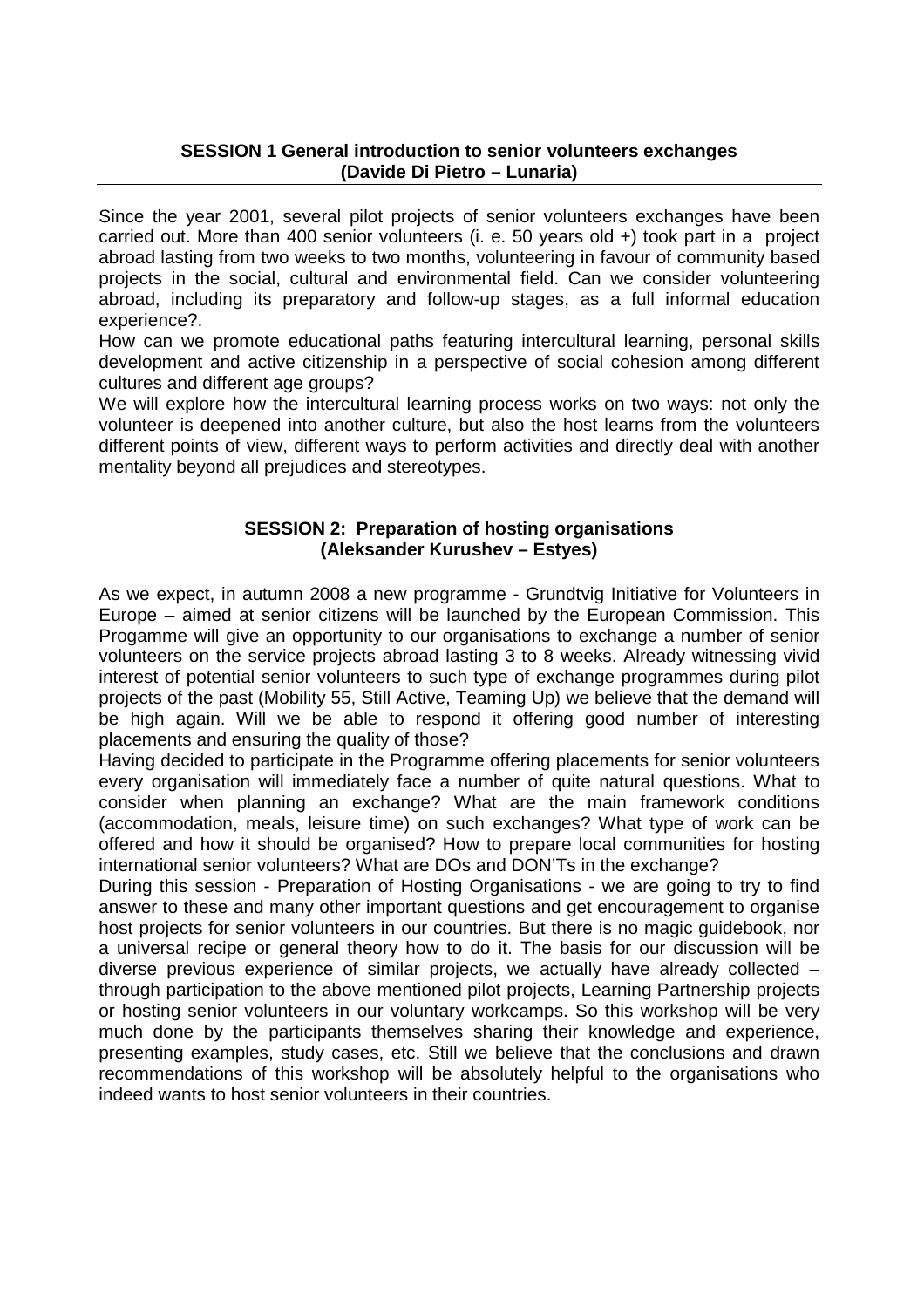## **SESSION 3: Preparation of the Volunteers (Davide Di Pietro – Lunaria)**

We have said many times that we aim at offering an educational package, rather than a nice period spent abroad in volunteering. This proposal includes a pre-departure training part that may be spent volunteering for a local project and/or in a training meeting. We will share our experience so far in this field and we will also try to test some *methodologies* when training the volunteers and the staff or volunteers of the hosting organisations. Another important part in the preparation of the volunteers is the information package that they receive before the project: what information should be sent to the volunteer previously: and what information should the volunteer give to his/her host? Should there be a sort of written Agreement between the volunteer and the organisation? And finally, we will tackle the language issue, that is the factor that prevent many volunteers to take part to a project abroad: how can we deal with this? What solutions can be envisaged? Would it be a session with more questions than answers?...maybe not.

# **SESSION 4: Senior volunteers and intercultural learning (Paolo Maddonni – Legambiente)**

Facing the differences, reducing distances, discovering similarities

"We want to create a new kind of army, an army for peace, composed by men and women who move from their comfortable home for going to live an experience of solidarity and voluntary action. Volunteers from different countries and regions who look mainly to what they have in common instead to what divide them".

So used to say Pierre Cérésole, founder of the peace and voluntary service movement of the Service Civil International in 1921. Still today, the main purpose of the international voluntary service is to provide the chance to people, with all possible personal and social background, to meet, to exchange, to break prejudices, to discover other ways to solve conflicts, to contribute to a new common culture of peace.

Senior volunteers or travellers have a longer history of personal life, rich in experiences they had directly or through their parents, children, relatives and friends. Once senior people are outside their everyday life, being in another region of their home country or even abroad for an exchange, a voluntary workcamp or a project, their luggage of experiences can be open and exchanged with other people. It's not an easy task. Sometimes they are jealous of their luggage, or too proud for discuss it, or not ready to include some new items in it.

How senior Europeans can identify the right approach for the meeting/crashing with another culture and with the prejudices and stereotypes that their own cultures carry with them? How to deal with different food, habits, religion, language, origin, social background?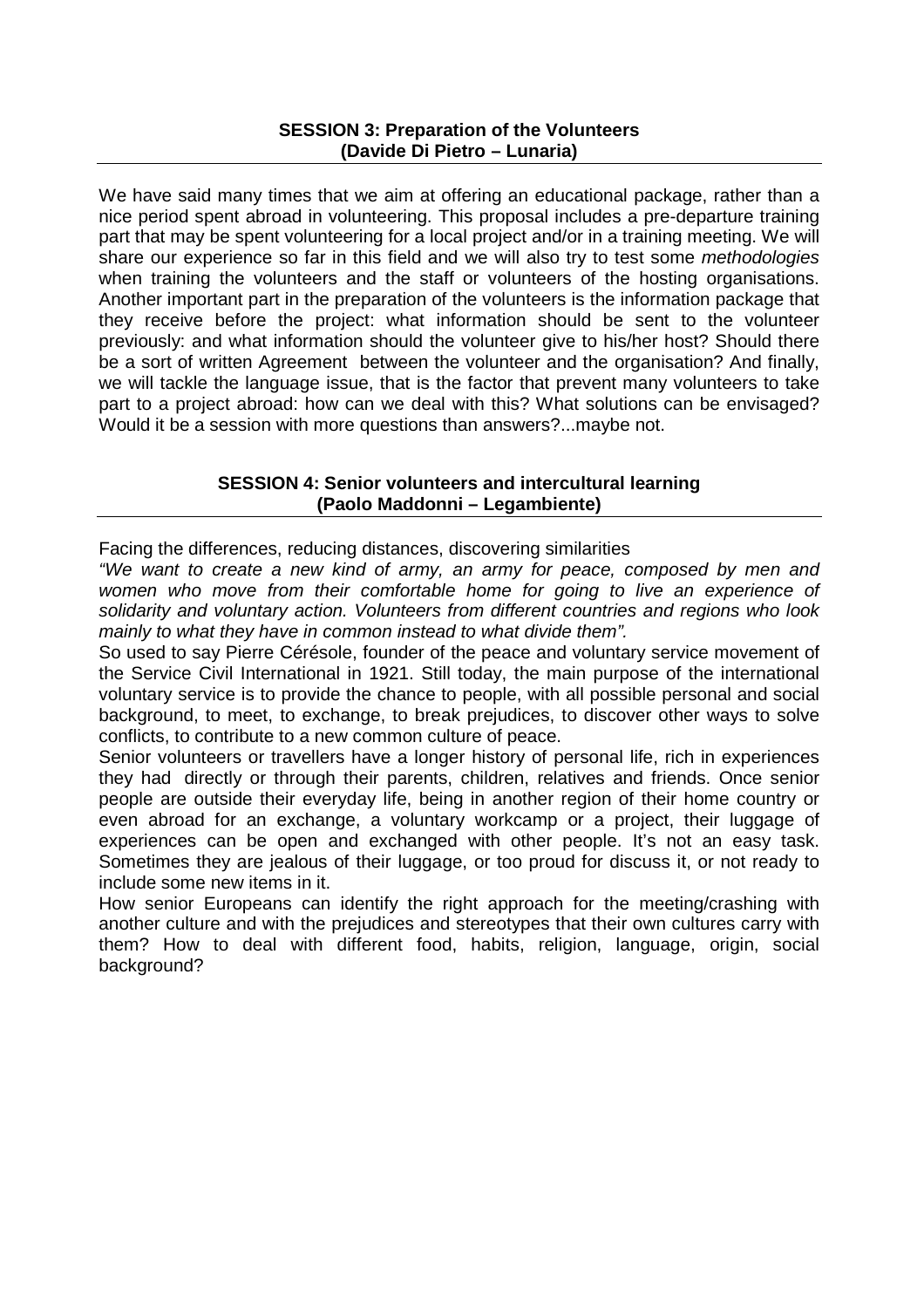#### **SESSION 5: Senior volunteers - long-term service, 6 to 12 months (Laura Casorio – Federazione Chiese Evangeliche in Italia)**

This workshop is about long term opportunities for senior volunteers: experiences, challenges, evaluations. Accompanying measures for volunteers and hosting organisation, language, local community, inter-generational experience, how to set up a program. We want to discuss a particular possibility that is volunteering for 6 to 12 months in another country. This might have different features from short term volunteering and we are going to explore this field as well. We will report about past pilot experiences exploring placement and volunteer's motivation, how to make contacts, the selection process and the preparation (logistic/intercultural).

We will also have a look at funding possibilities for such an activity that might take the form of partnership between local hosting and local sending community (multiple partnerships), together with an accompanying program: mentorship, intergenerational relations, integration within the local community, tasks identification.

# **SESSION 6: Use of the Internet in voluntary work abroad (Carmen Stadelhofer – ZAWIW University of Ulm)**

Internet offers a wide range of information and communication possibilities. It is helpful for seniors who work voluntarily abroad. Before they start their experience, they may inform themselves about the host organisation and the host country. They may previously get in contact with them by email. During their work abroad seniors may also stay in contact with their partners, families and friends. But also if questions or problems appear, Internet may be helpful to solve them. The relations to the host can be hold up also after the visit by communication tools offered by the new media. They offer also the ability to exchange with other volunteers, e.g. by discussion forums. Or to release exchanges' results on a website. This workshop will introduce to the advantages of the use of the Internet for senior volunteers.

### **SESSION 7: Dialogue between Young and Old (Carmen Stadelhofer – ZAWIW University of Ulm)**

Social developments (demographical developments, change of the image of families, educational standards, ...) necessitate a reciprocal intergenerational support. Experiences from other projects show that the old and the young people can learn and benefit a lot from each other also beyond familial structures. Voluntarily, working seniors pass their life experiences and competences to the younger generation and support them in the acquisition of knowledge and in the planning of their lives. In this workshop good practice of intergenerational projects shall be presented by Carmen Stadelhofer. It shall be discussed how these experiences can be transfered to the future projects and which premises are necessary for an effective dialogue between Young and Old.